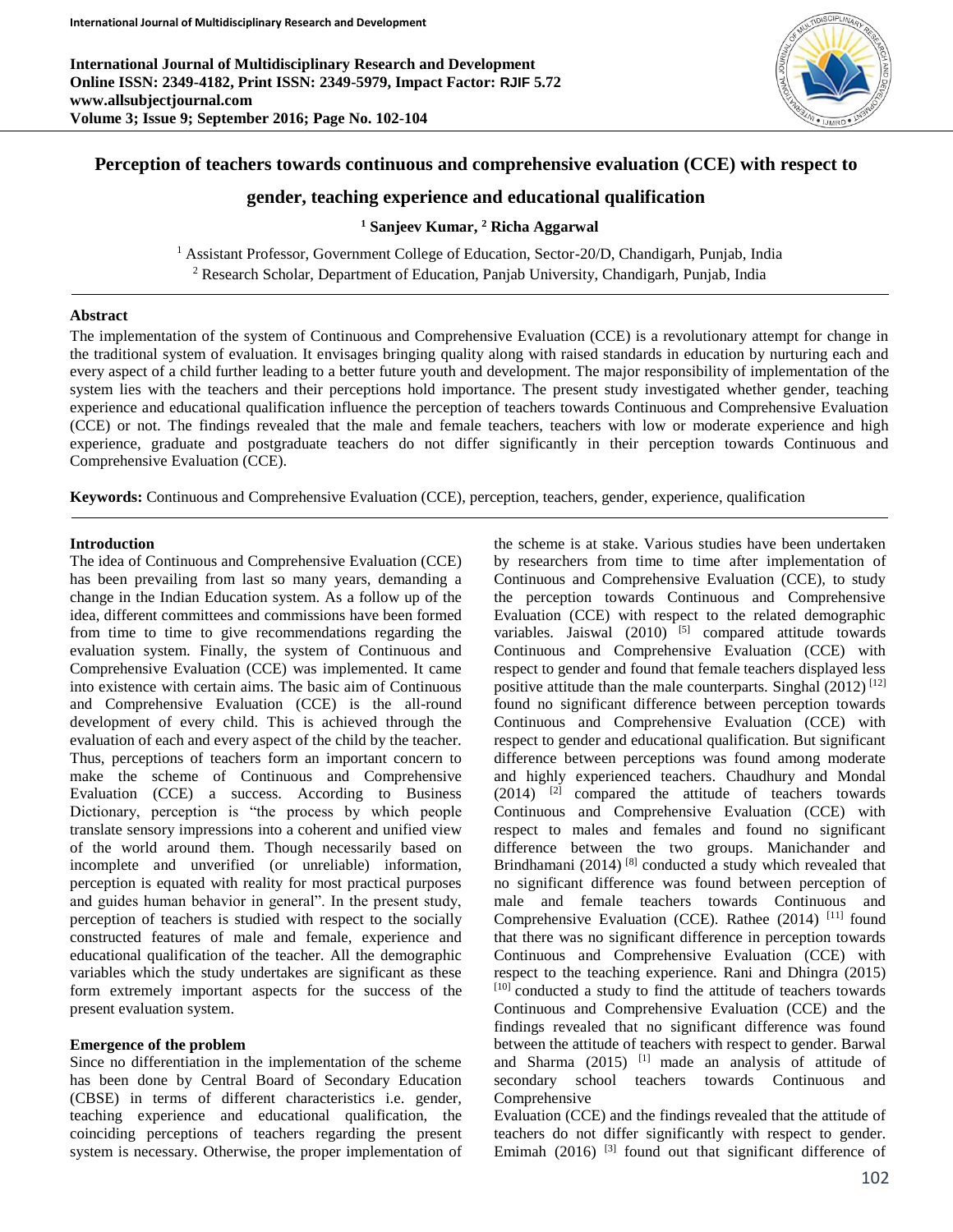perception towards Continuous and Comprehensive Evaluation (CCE) exists between female and male teachers, experienced and less experienced teachers. The mix views and the contradictory results of the above studies compelled the investigator and the present study was undertaken.

#### **Objectives of the study**

- 1. To study the significant difference in the perception of teachers towards Continuous and Comprehensive Evaluation (CCE) with respect to gender.
- 2. To study the significant difference in the perception of teachers towards Continuous and Comprehensive Evaluation (CCE) with respect to their teaching experience.
- 3. To study the significant difference in the perception of teachers towards Continuous and Comprehensive Evaluation (CCE) with respect to their educational qualification.

#### **Hypotheses of the study**

- 1. There is no significant difference in the perception of teachers towards Continuous and Comprehensive Evaluation (CCE) with respect to gender.
- 2. There is no significant difference in the perception of teachers towards Continuous and Comprehensive Evaluation (CCE) with respect to their teaching experience.
- 3. There is no significant difference in the perception of teachers towards Continuous and Comprehensive Evaluation (CCE) with respect to their educational qualification.

#### **Delimitation of the study**

The study has been delimited to the teachers teaching the classes IX and X in CBSE affiliated schools of Chandigarh (U.T.).

#### **Design of the study**

Descriptive Survey Method of research was employed.

#### **Sample for the study**

For the selection of the schools, lottery method of random sampling was employed. Then, a sample of 200 teachers was selected randomly from the respective schools.

#### **Tools Employed**

A self-developed tool of Perception of teachers towards

Continuous and Comprehensive Evaluation (CCE) was used by the investigator.

#### **Statistical Techniques**

t-test was employed.

# **Analysis and Interpretation**

## **Objective 1**

States 'To study the significant difference in the perception of teachers towards Continuous and Comprehensive Evaluation (CCE) with respect to gender'.

The objective is fulfilled by testing the Hypothesis 1. This hypothesis has been tested by applying t-test and the results are entered in Table I:

**Table 1:** t-value for the significance of difference in the perception of teachers towards Continuous and Comprehensive Evaluation (CCE) with respect to Gender

| Gender | N   | Mean  | <b>Standard</b><br><b>Deviation</b> | t-value  | Level of<br><b>Significance</b> |
|--------|-----|-------|-------------------------------------|----------|---------------------------------|
| Female | 185 | 66.11 | 11.229                              | $-0.298$ | <b>Not</b>                      |
| Male   | 15  | 67.47 | 17.378                              |          | Significant                     |

#### **Interpretation and Discussion of Table I**

Table I shows that t-value with a view to examine the significance of difference in the perception of teachers towards Continuous and Comprehensive Evaluation (CCE) with respect to Gender is -0.298 which is not significant. Therefore, Hypothesis 1 stating "There is no significant difference in the perception of teachers towards Continuous and Comprehensive Evaluation (CCE) with respect to gender" is accepted. Thus, it can be inferred that female teachers and male teachers do not vary significantly in their perception towards Continuous and Comprehensive Evaluation (CCE) as supported by Singhal  $(2012)$  <sup>[12]</sup>; Chaudhury and Mondal  $(2014)$ <sup>[2]</sup>; Manichander and Brindhamani  $(2014)$ <sup>[8]</sup>; Rani and Dhingra (2015) **[10]**; Barwal and Sharma (2015) [1] .

## **Objective 2**

States 'To study the significant difference in the perception of teachers towards Continuous and Comprehensive Evaluation (CCE) with respect to their teaching experience'.

The objective is fulfilled by testing the Hypothesis 2. This hypothesis has been tested by applying t-test and the results are entered in Table II:

**Table 2:** t-value for the significance of difference in the perception of teachers towards Continuous and Comprehensive Evaluation (CCE) with respect to their teaching experience

| <b>Teaching Experience</b>                        |    | <b>Mean</b> | <b>Standard Deviation</b> | t-value | <b>Level of Significance</b> |
|---------------------------------------------------|----|-------------|---------------------------|---------|------------------------------|
| Less and Moderately Experienced teachers          | 59 |             | 13.684                    |         |                              |
| $(0-10)$ years                                    |    | 68.47       |                           | 1.608   | Not.                         |
| Highly Experienced teachers<br>10 years and above | 14 | 65.26       | 10.746                    |         | Significant                  |

#### **Interpretation and Discussion of Table II**

Table II shows that t-value with a view to examine the significance of difference in the perception of teachers towards Continuous and Comprehensive Evaluation (CCE) with respect to teaching experience is 1.608 which is not significant. Hypothesis 2 stating "There is no significant

difference in the perception of teachers towards Continuous and Comprehensive Evaluation (CCE) with respect to their teaching experience" is accepted. Thus, it can be inferred that teachers with less or moderate experience do not vary significantly in their perception towards Continuous and Comprehensive Evaluation (CCE) with teachers who are